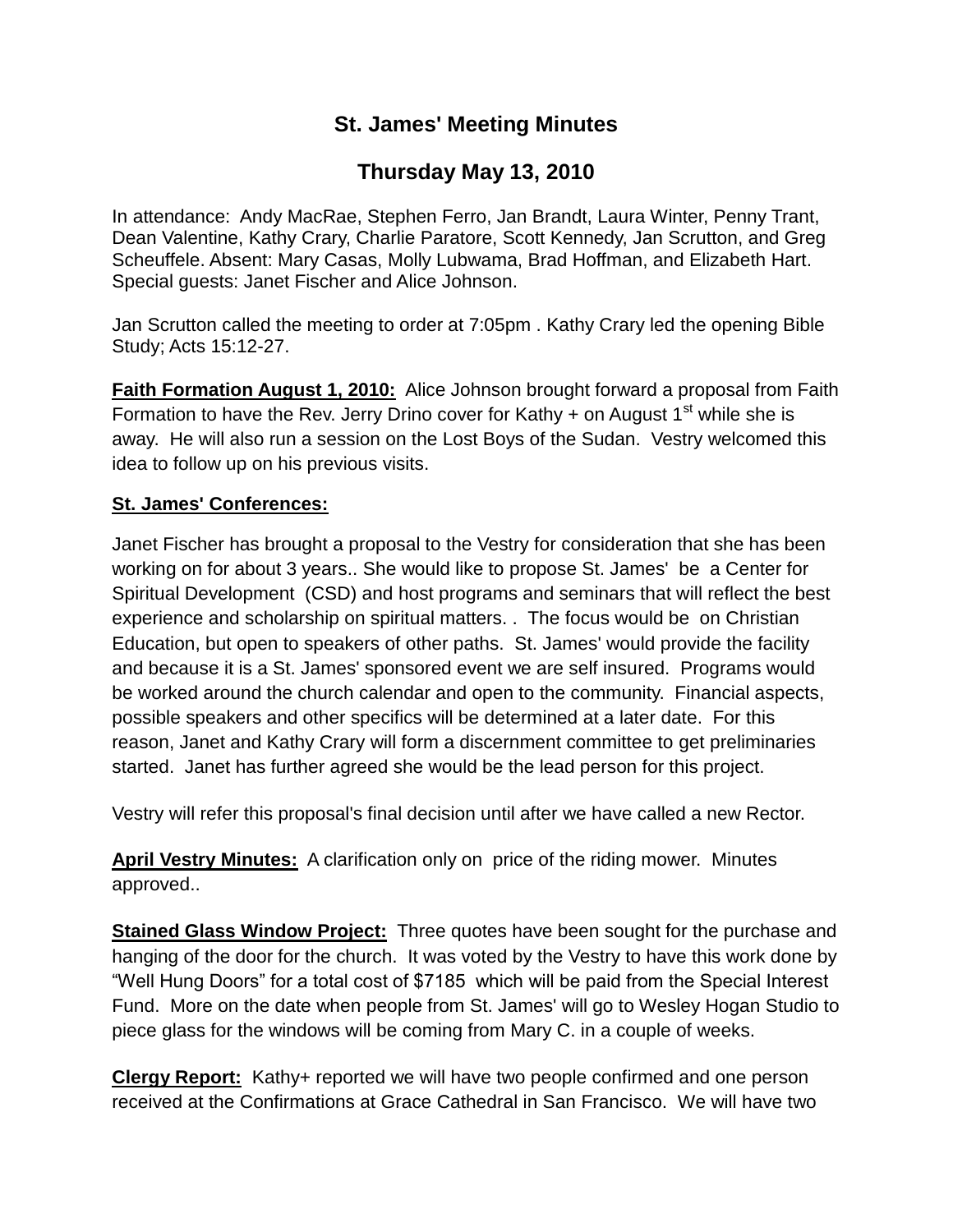baptisms in late June. Kathy+ continues to make hospital visits. She has completed her class at the Seminary on Area Ministry.

#### **Updated Calendar Events:**

- May 15 Work Party
- May 22 Walk a Rock a thon
- May 26 Canon Michael Barlowe visit to Vestry
- June 8 St James being used for Polling Station. Brad to unlock, Mary to lock up
- June 12 Confirmations at Grace Cathedral
- June 13 Celebrating Grads
- June 19 Work Party
- June 20 Father's Day
- June 26 6.05pm. A's game fundraiser
- July 12 thru Aug7 Kathy+ Away
- July 25 & Aug 1 Katherine LaRose away
- July 25 St. James' Feast
- July 28 thru Aug 1 Men's Trip
- Aug 25 Deanery Picnic

**Financial Report:** Jan B. went over the financials and they were approved.

### **Vestry Cluster Reports: Approved and submitted as follows.**

### **Lead Team Report**

Stained Glass Project is going well. Mary, Kathy+, Jan S and Margaret Rainey visited Wesley Hogan in his workshop to collect the designs that were then shown in place on Sunday 2<sup>nd</sup> May. A few suggestions were made and the designs have gone back for work to begin.

Mary has got 3 quotes for doors- these will come to Vestry this month.

A's game fundraiser on June  $26<sup>th</sup>$ . 6.05pm. Checks to Jan or Mary.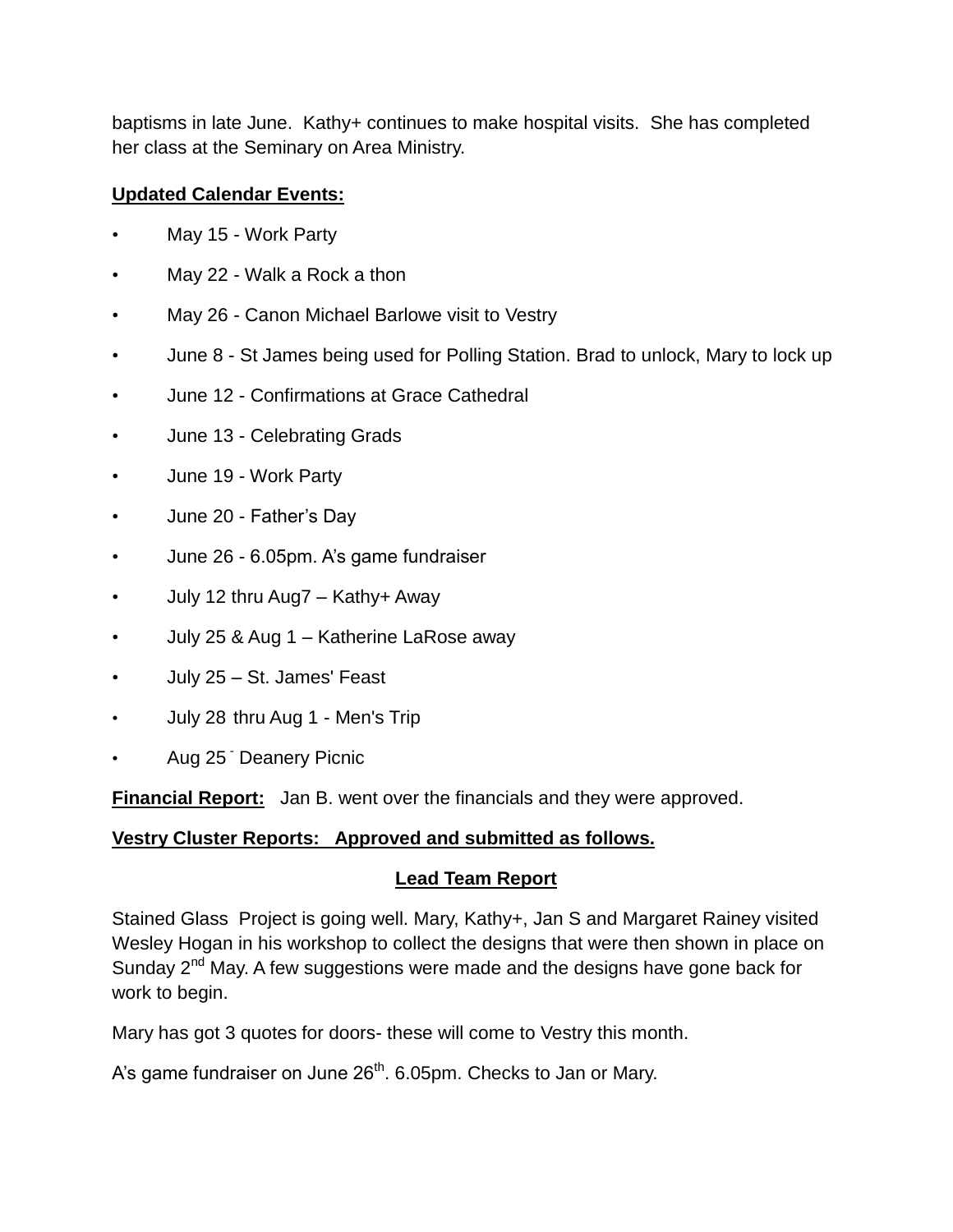An email was sent withdrawing St James from the Deanery Corazon Project.

Lead team looking at creating new area to acknowledge gifts to St James, particularly those in memoriam or thanksgiving. More consideration needed before bringing to Vestry.

Vestry Goals looked at.

Jan to set up raffle for St James Day celebration based on sharing talents or favorite things.

### **Worship & Christian Formation**

WCF has had a pretty quiet month since the April Vestry meeting, as St James' moves on after Holy Week and Easter. The activities have not stopped though. Our worship services continue and are well attended. So are the Sunday morning Faith Formation classes, and there is an exciting class coming up beginning next Sunday. The class is a study and discussion of the book Patience with God by Frank Schaeffer, and will be led by Janet Fischer and Kathy+. It runs the next four Sunday mornings.

There will be two guests at Thursday's meeting. Alice Johnson is coming to tell us about an upcoming guest minister this summer. Janet Fischer has been talking to us about an idea she has for a new ministry, and she will present it to the vestry as well.

Submitted by

Laura Winter and Molly Lubwama

### **Parish Life Report**

Mother's Day went well; single carnations (variety reds,pinks) were given to each woman.

Have approached Greg Miller about taking Chris Perry's role of organizing the Annual Camping Trip. This year the trip will most likely not happen due to lateness in reservation scheduling but we are hoping we can get Greg or an interested party to continue with the event in the future.

### **Upcoming events and planning:**

JUNE:

- We are now gearing up for Father's Day and have a couple of ideas for the men.
- Continued plans for the Graduation Party (June 13th) and we are requesting information about graduates for our handout.

JULY:

St. James' Feast (July 25th) is in the early stages of planning. We would like to have a group of 4 or 5 people to help plan and execute this event again this year. Our theme is going to be "My Favorite Things". Email to go out this week, also article in June Newsletter. More on this as it progresses.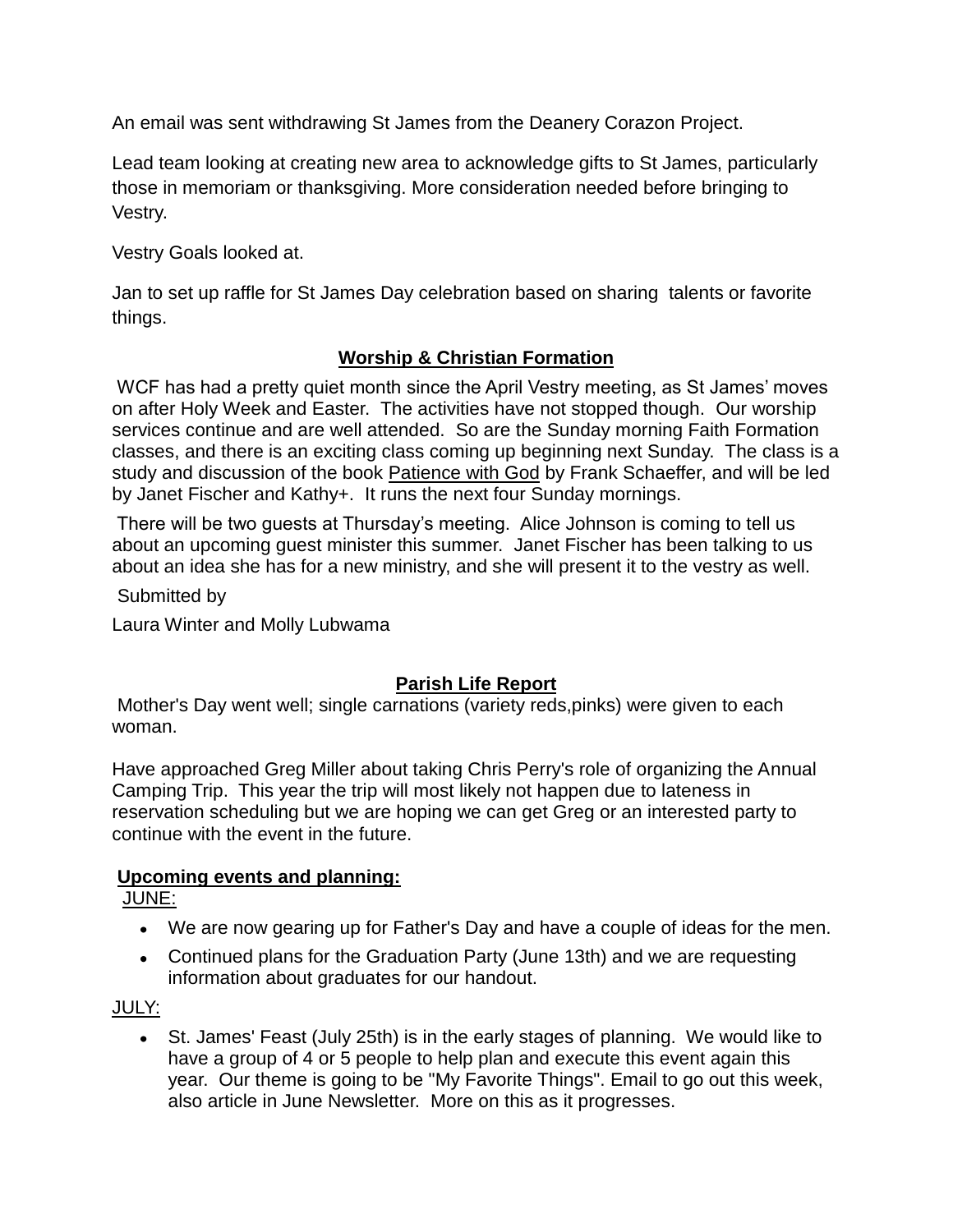Men's Group Annual Trip is scheduled for last weekend in July. Last year was planned before the St. James' Feast was decided and this year the two events will not conflict.

Respectfully submitted, Penny Trant and Dean Valentine

#### **Facility Report**

Yesterday (Monday 5-10-10) the rider mower arrived. This Saturday is the work party. We are still finalizing the bids for the windows.

Charlie & Scott

#### **Congregational Care and Social Ministries May Report**

As we both find ourselves new to these two ministry clusters we have spent most of out month coming to understand the groups under our guidance (with a couple of missteps) and understanding what we should act on as goals for our year.

- **Article in Window**
- Walk-A-Rock-a-Thon
- Announcements made at 8 & 10:30 services
- We are still going with 05-22-10 as Walk/Rock Date
- Call for rocking chairs going out
- Pantry Food Bags
- Request for certain items went out
- **Half-dozen bags distributed past two months**

#### **Communication and Evangelism**

1. The advertising and signage for both Easter and Mothers Day Services went well. Signage options are a bit limited since many of our 4 x 8 banners refer to the old hours of worship (8, 9, and 11)

2. The activity bags available to children were refreshed with new paper pads, markers, and crayons.

3. Analysis and assessment of options for a Membership directory as discussed in the February /March vestry meetings are underway.

Stephen Ferro Greg Scheuffele

**Vestry Goals Adopted:**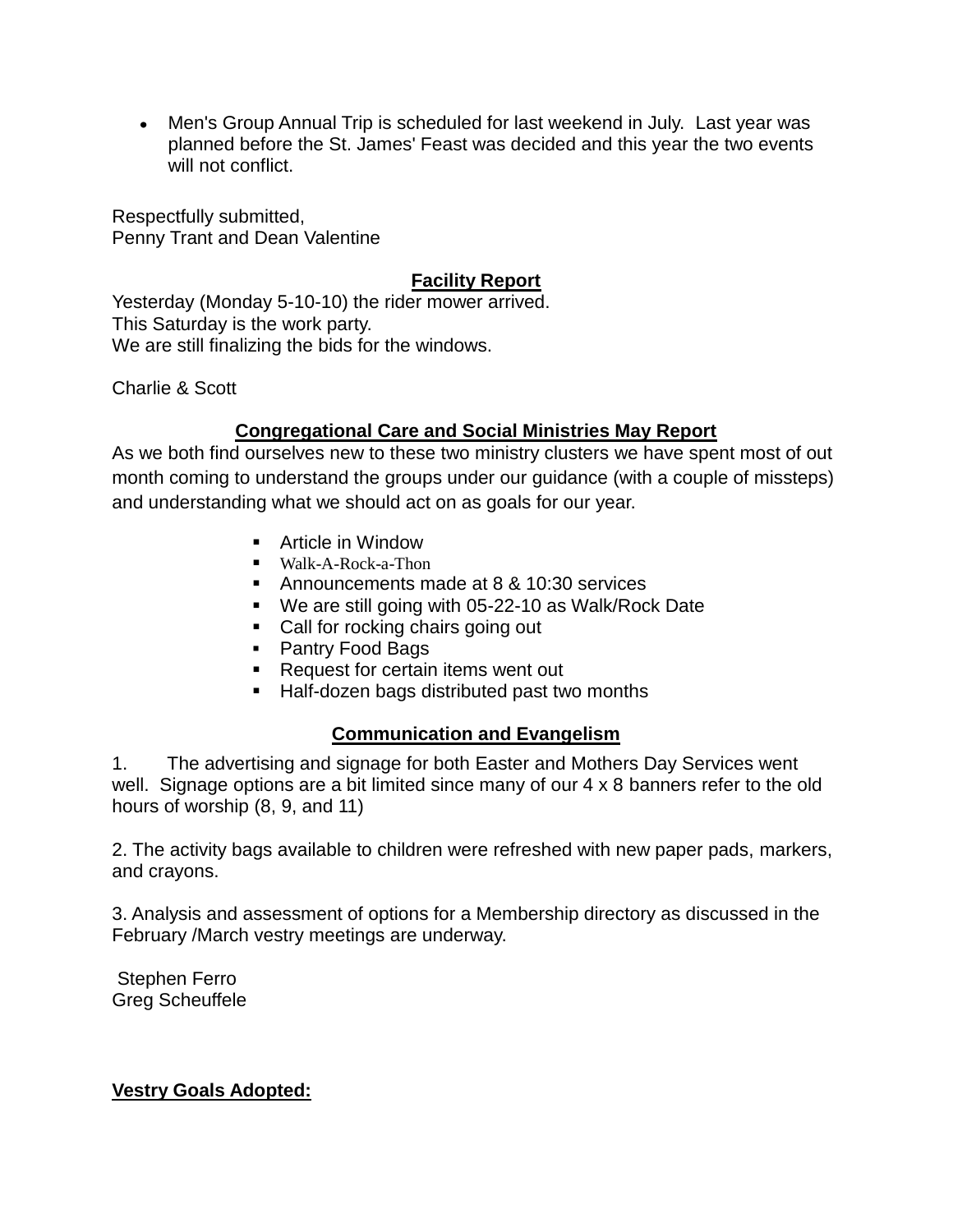#### **Lead Team Goals**

- Computer/IT evaluate and develop the provision across the campus with new IT group. Budget \$3000
- Restructure Treasurer Role and Duties.
- Campus Storage
- Stained glass project
- Lead transition process for new Rector including interview process and letter of agreement.

#### **Worship & Christian Formation**

- Work with new clergy and Worship Committee as we blend new and existing worship practices to make the transition as seamless as possible
- Use our cluster bulletin board as a resource for promoting activities and attracting more volunteers to the various cluster groups.
- Meet with group leaders to introduce ourselves and discuss their group plans/goals for 2010 and how we, as their representatives on the Vestry, can assist to achieve those plans and goals.
- Assist with the revitalization and expansion of the acolyte program.

#### **Facilities Goals**

- Fireproof file cabinet
- Rewiring of EB and Big Church
- Restriping of Cabrillo Terrace
- Double-paned windows and blinds for Big Church
- Inside lighting for Accounting Office, Canterbury Room
- Tractor mower and blower
- Interior painting

#### **Social Ministries and Congregational Care**

Looking to support and restart groups under Congregational Care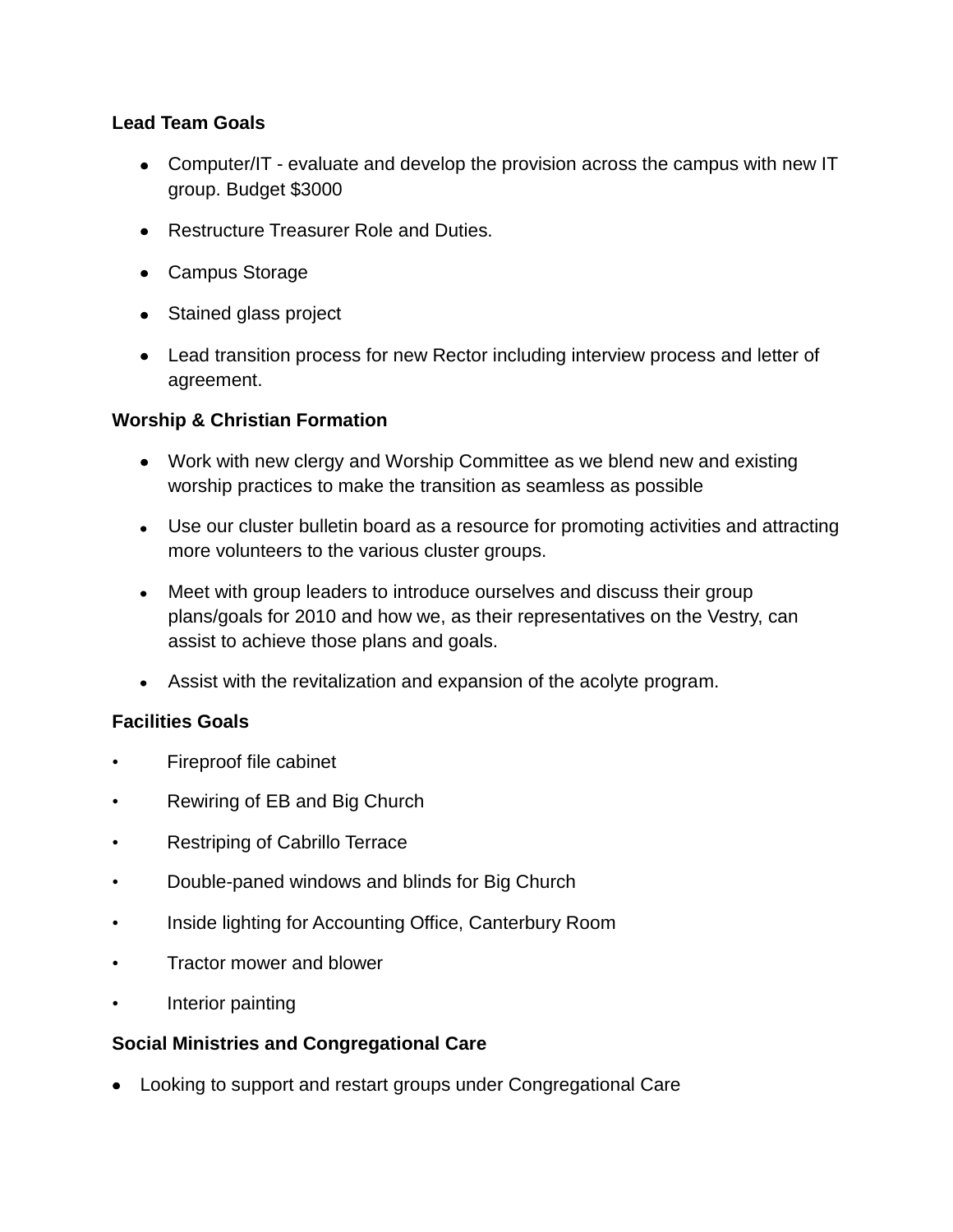- o Support:
	- Eucharistic Visitors
	- Healing Ministry
	- **Woman's spirituality Group**
- o Restart:
	- **Loss Support Group**
- Looking to continue our support of our Social Ministries
	- o Abode
	- o AEMCH
	- o Blood Drive of the Pacific
	- o Centerville Free Dining
	- o Comforters Guild and Prayer Shawl Ministry
	- o Loving Hands
	- o Walk-A-Rock-a-Thon

#### **Communication and Evangelism**

1) Greeter Ministry: Start a greeter ministry to help welcome visitors and new members

2) Photo Directory: Create an updated directory of the parish with family photos. Broken into 2 parts

> a. "Facebook" for new rector - simple document with names and pictures to help the new rector put names to faces

b. Full directory for parish - to be finalized after rector is found and include rector's photo; We need to balance costs with distribution, determine a photographer, and find design help for the final document

- 3) Website update: start with back end changes then look at content/design refresh
	- a. make changes to improve rankings in search engines (SEO)
	- b. investigate metrics to measure popularity of online newsletter and other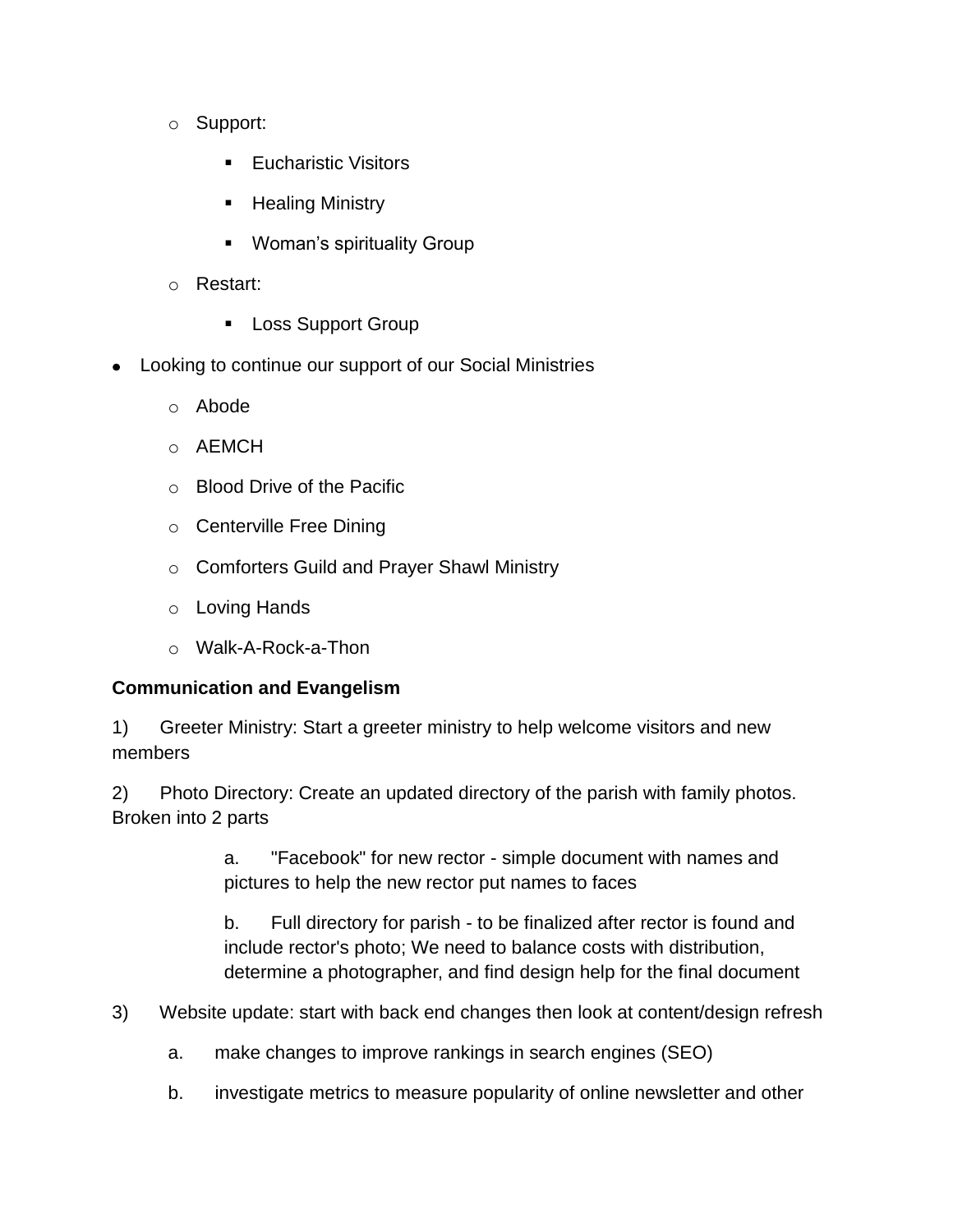items

c. Later in year look at forming a team to look at making recommendations for content and/or design changes

#### **Parish Life**

Ongoing Support:

- Continued support of groups under Parish Life "umbrella" and assist/support other clusters as able.
- Continued support of kitchen staff and duties (one Sunday a month Penny does "Fellowship Coffee Hour" duty giving regular staff (Sandra mainly) some "time off". Penny and Sandra coordinate schedules each month and take account of supplies and needed purchases.
- Update Church Inventory as needed (recent kitchen upgrades)
- Help with Potlucks and other receptions as requested or needed
- Actively working to stay within this year's budget
- Maintain a more active and updated Parish Life Bulletin Board.
- Maintain the St. James' Parish Life photo albums

### **Memorial Garden:**

• Request from Memorial Garden/Columbarium Committee to move \$2000 from their SI account to their Endowment Fund  $\sim$  approved by Vestry.

• Request to move \$250 from the Memorial Garden Fun into the fund to purchase an organ for the Chapel ~ not approved. There are restrictions on the use and movement between funds that do not allow this request to be approved. Jan B. will speak with Ruth Poole and explain.

**Stewardship:** There was discussion on the information the Stewardship Committee gave us regarding Pledge Sunday. The Vestry thought the outline plan for this year's pledge drive was well thought out and we fully support the Stewardship Committee going ahead with this plan.

Laura led the group in a closing prayer.

The general meeting was adjourned and there was a brief meeting for elected Vestry only, regarding Canon Michael Barlowe's visit and Vestry prep for interviews.